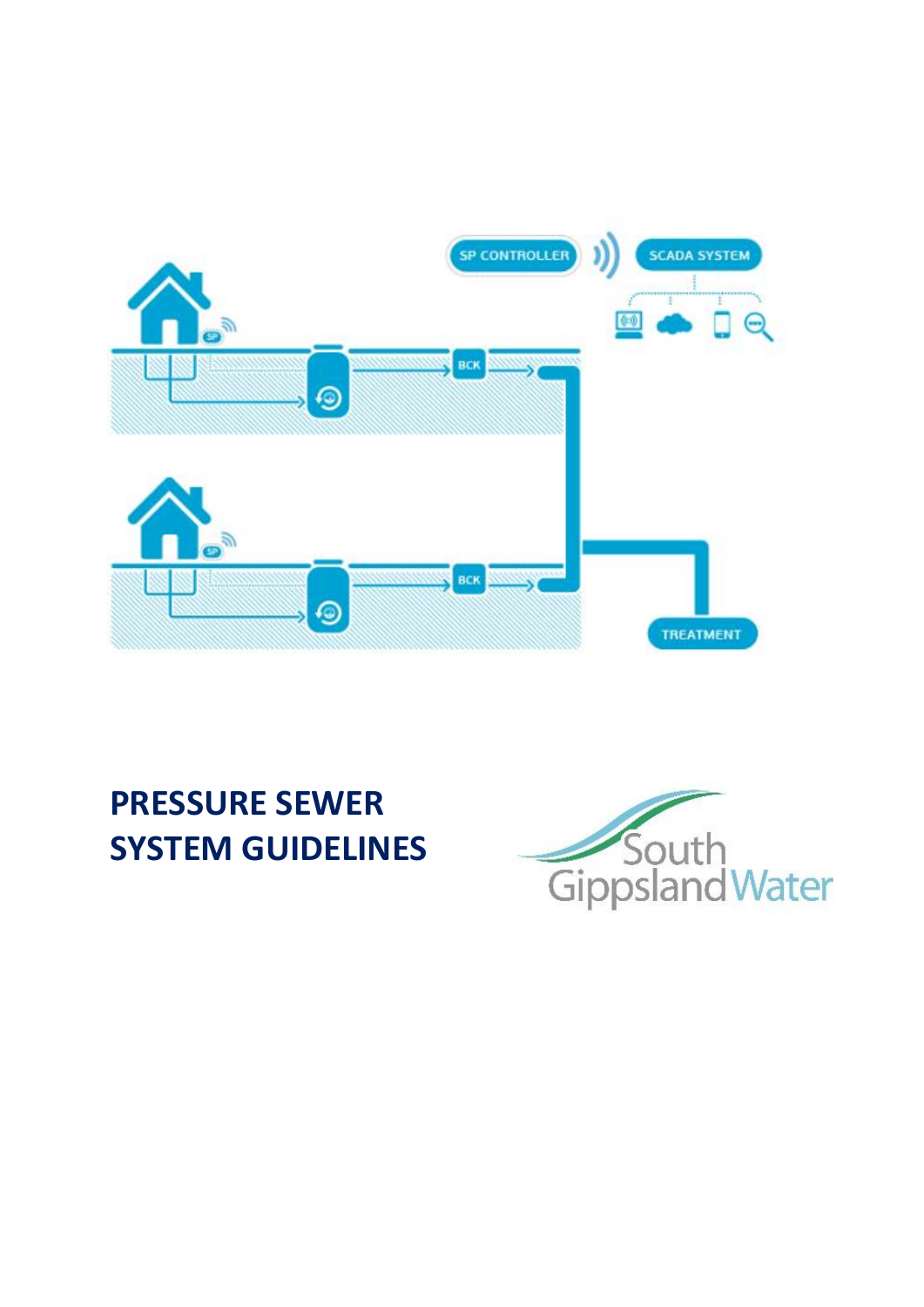### *Amendment, Distribution & Authorisation Record*

### **Amendment Record**

| <b>Revision</b> | <b>Description / Details</b>  | <b>Date</b> |
|-----------------|-------------------------------|-------------|
| A               | <b>Draft Document</b>         | 29/02/2016  |
| B               | <b>Updated Draft Document</b> | 18/05/16    |
|                 |                               |             |
|                 |                               |             |
|                 |                               |             |
|                 |                               |             |

#### **Approval Record**

| <b>General Manager</b><br>Infrastructure and<br>Planning |                               |            |                   |
|----------------------------------------------------------|-------------------------------|------------|-------------------|
|                                                          | Name: Mark Lynch              | Signature: | Date:<br>01/11/18 |
| <b>Managing Director</b>                                 |                               |            |                   |
|                                                          | Name:<br>Phillippe du Plessis | Signature: | Date:<br>01/11/18 |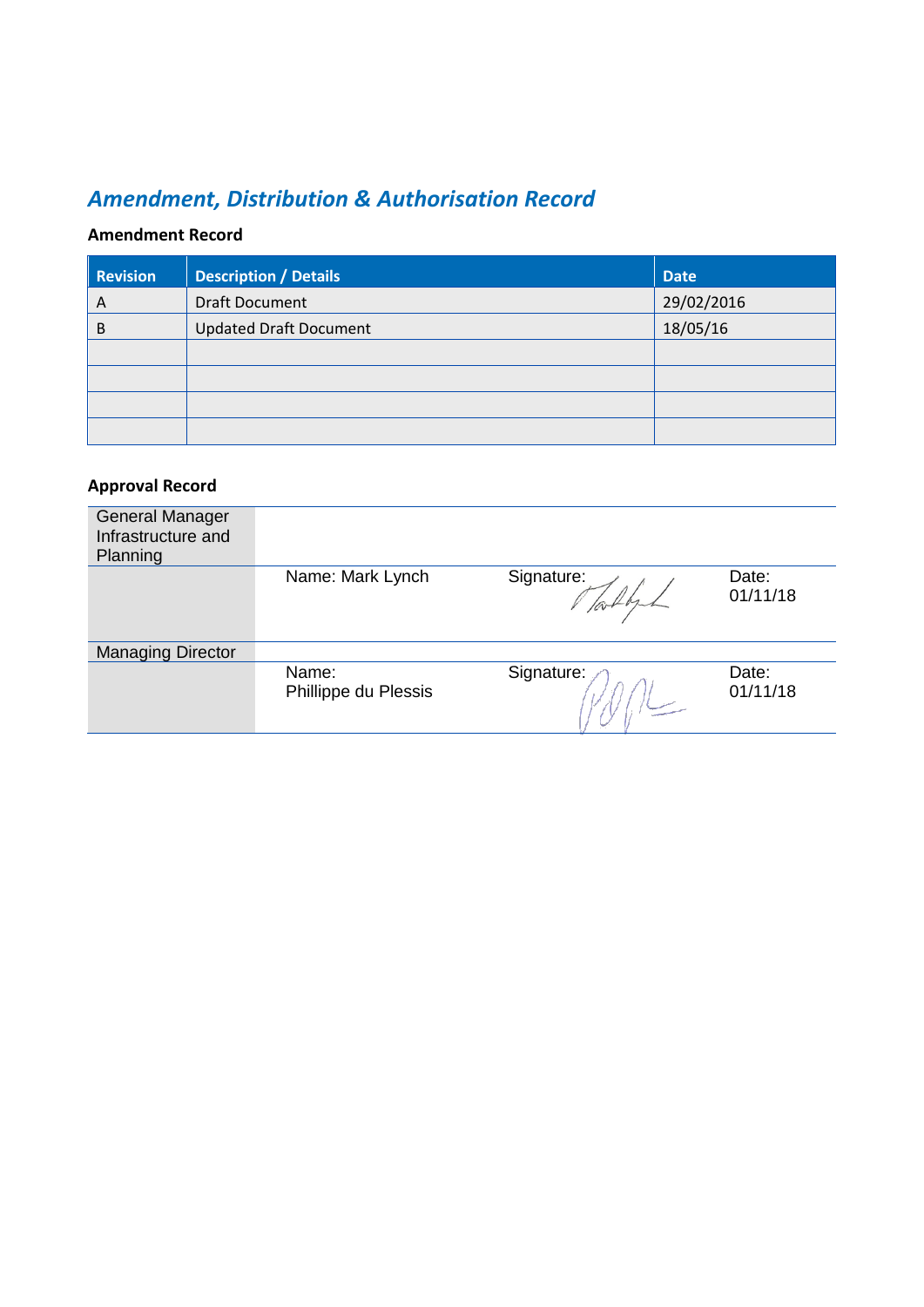

## **TABLE OF CONTENTS**

|                | 1.1 |                               |    |
|----------------|-----|-------------------------------|----|
|                | 1.2 |                               |    |
| $\overline{2}$ |     |                               |    |
|                | 2.1 |                               |    |
|                | 2.2 |                               |    |
|                | 2.3 |                               |    |
|                | 2.4 |                               |    |
|                | 2.5 |                               |    |
|                |     |                               |    |
|                |     | 2.5.2                         |    |
|                |     | 2.5.3                         |    |
|                |     |                               |    |
|                |     | 2.5.5                         |    |
|                |     |                               |    |
|                |     | 2.5.7                         |    |
|                |     | 2.5.8                         |    |
|                | 2.6 |                               |    |
| 3              |     |                               |    |
|                | 3.1 |                               |    |
|                | 3.2 |                               |    |
|                | 3.3 |                               |    |
|                | 3.4 |                               |    |
|                | 35  | Existing Developed Properties | 16 |
|                | 3.6 |                               |    |
|                | 3.7 |                               |    |
| 4              |     |                               |    |
|                | 4.1 |                               |    |
|                | 4.2 |                               |    |
|                | 4.3 |                               |    |
|                | 4.4 |                               |    |
| 5              |     |                               |    |
|                | 5.1 |                               |    |
|                | 5.2 |                               |    |
| 6              |     |                               |    |
|                | 6.1 |                               |    |
|                | 6.2 |                               |    |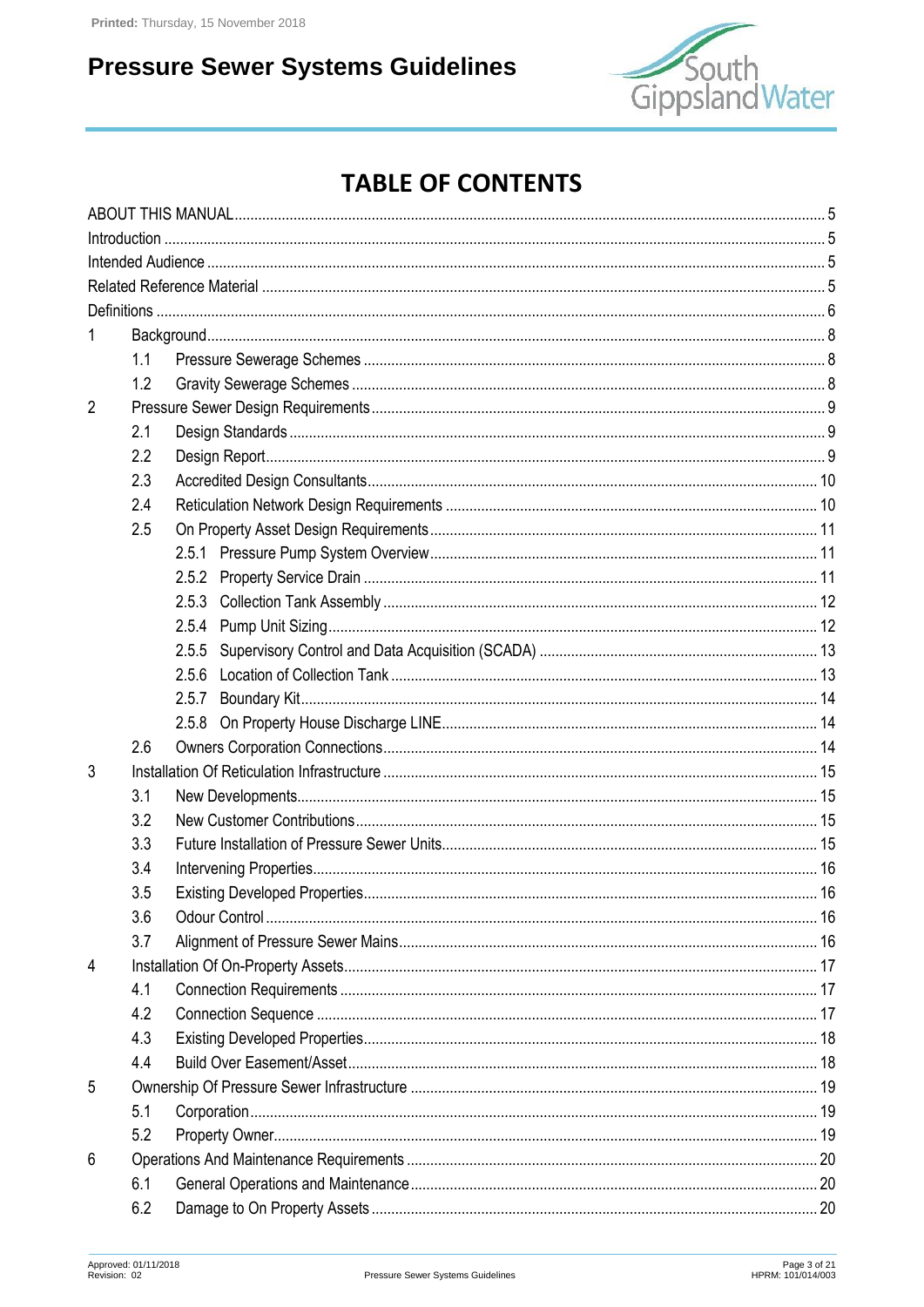

| 8 |  |
|---|--|
| 9 |  |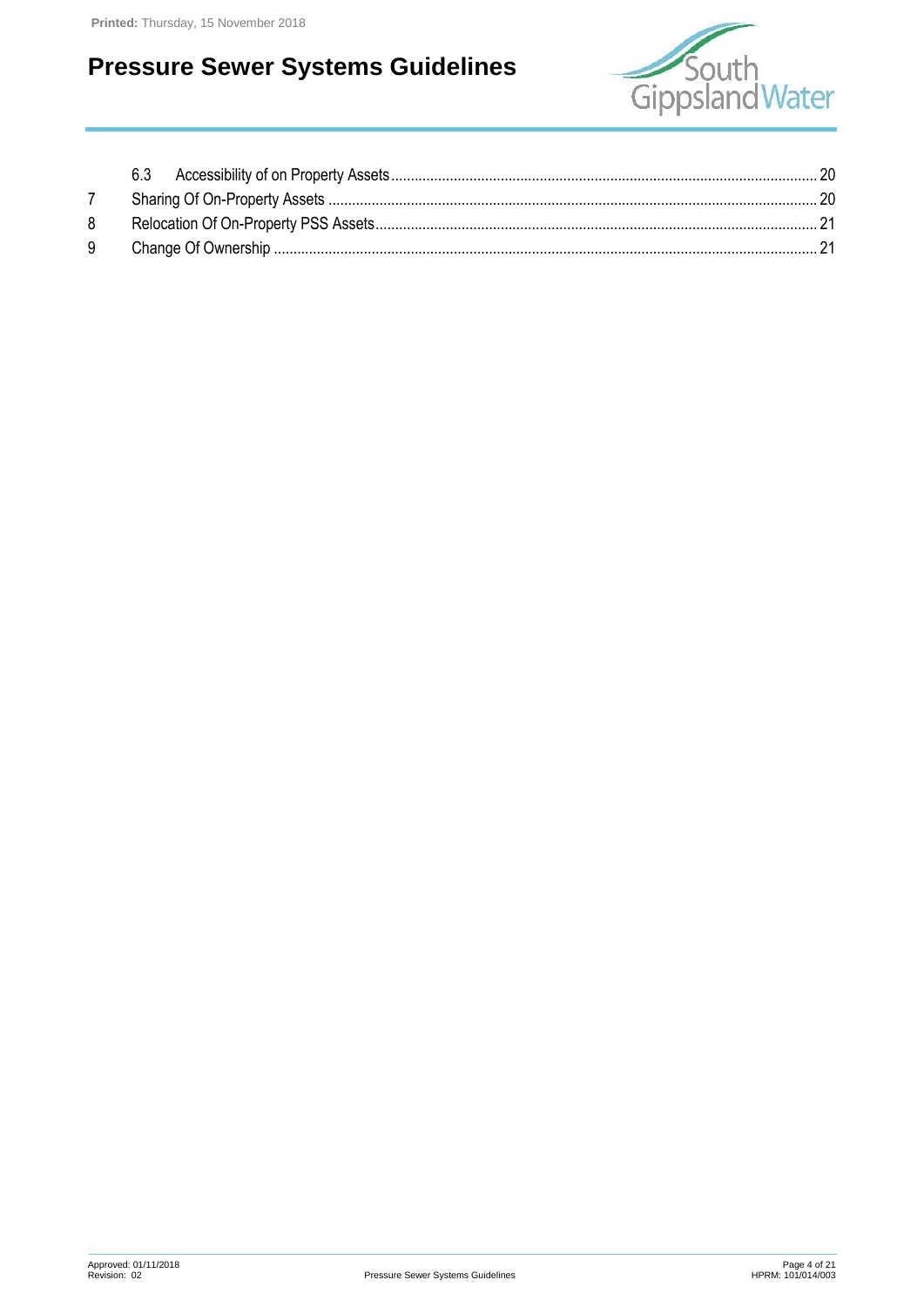

### <span id="page-4-0"></span>**ABOUT THIS MANUAL**

### <span id="page-4-1"></span>**Introduction**

This guideline document sets out South Gippsland Water's (South Gippsland Water) business rules for land development works that require servicing through a pressure sewer collection system.

The guideline contains details of the servicing requirements, design, construction, quality and audit processes for any land development activities within the townships of Alberton, Loch, Nyora and Poowong. However the use of pressure sewer infrastructure in other townships may be considered on a case by case basis.

The business rules, guidelines and processes contained in this guideline are applicable to subdivision type developments that seek to use pressure sewer infrastructure. Where the guidelines and requirements are inappropriate for a specific development, then South Gippsland Water will determine development requirements on a case by case basis.

### <span id="page-4-2"></span>**Intended Audience**

This manual has been written and developed for all developers, consultants, contractors, surveyors, land owners, local councils and South Gippsland Water personnel involved with land development functions within the South Gippsland Water serviced areas. In particular this guideline focuses on providing guidance on South Gippsland Water requirements for developing land within our designated townships that are serviced by pressure sewer infrastructure.

### <span id="page-4-3"></span>**Related Reference Material**

The following references provide guidelines and support documentation which should be read in conjunction with the South Gippsland Water Land Development Manual. Developers, engineers and contractors should also inform themselves of all other legislation, standards and guidelines that may apply to any proposed land development project.

#### **Legislation:**

- Subdivision Act 1988
- Subdivision (Procedures) Regulation 1989
- Owners Corporation Act 2006
- Water Act 1989
- Water Industry Act 1994
- Planning and Environment Act 1987
- Environment Protection Act 1970
- Environment Protection and Biodiversity Conservation Act 1999
- Occupational Health and Safety Act 2004
- Equipment (Public Safety) Act 1994

#### **South Gippsland Water Reference Documents:**

South Gippsland Water's Land Development Manual <http://www.sgwater.com.au/wp-content/uploads/2014/03/Land-Development-Manual-Final.pdf>

"Your Pressure Sewer System – A Homeowner's Guide", South Gippsland Water <http://www.sgwater.com.au/residential/faults-leaks/>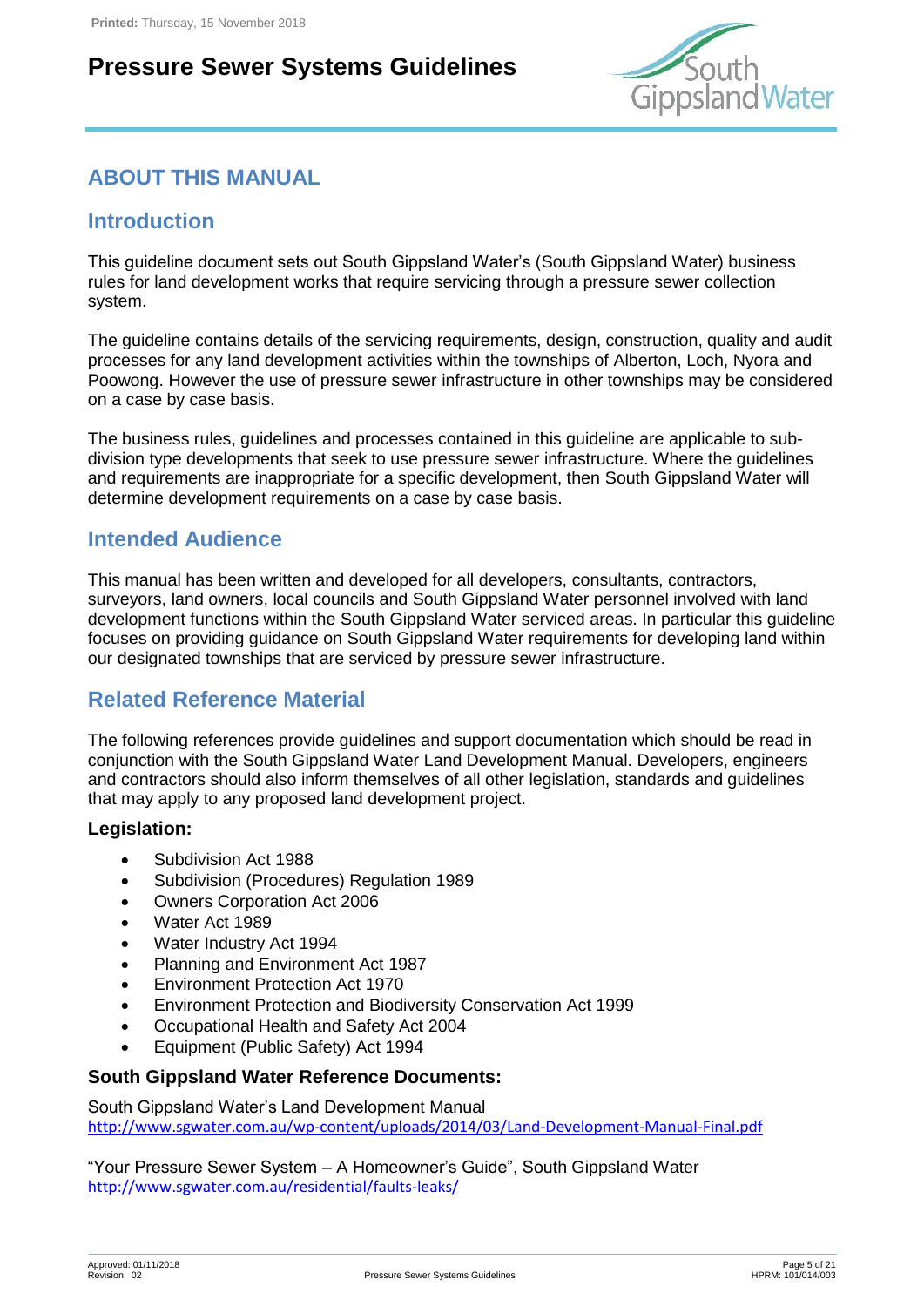

### <span id="page-5-0"></span>**Definitions**

The following definitions apply in the document:

**12 (1) Easement** - an easement shown by dimensions on the property title plan, specifying what and to whom an acquired right or privilege is given which conforms to section 12 (1) of the Subdivisional Act 1988.

**12 (2) Easement** - an easement for the benefit of lots necessary to provide passage or provision of water supply, recycled water or sewerage over land or buildings in a subdivision. The easement is specified in words, not dimensions, on a plan of subdivision and conforms to section 12 (2) of the Subdivisional Act 1988.

**Accredited Consultant** - a consultant approved, whether on a probationary or final basis in accordance with South Gippsland Water's Consultants and Contractors List process.

**Accredited Contractor** - a contractor approved, whether on a probationary or final basis in accordance with South Gippsland Water's Consultants and Contractors List process.

**As-constructed Information** - survey information describing the type, size and location of the newly completed development works.

**Asset** - a South Gippsland Water main, recycled water main, sewer pipeline or associated structure (e.g. pump station or water tank).

**Consultant** - has the same meaning as accredited consultant.

**Contractor** - the water contractor and sewer contractor and has the same meaning as Accredited Contractor.

**Design Documents** - the drawings, specifications and other information, samples, models, patterns and the like required and created (and including, where the context so requires, those to be created by the consultant or contractor) for the construction of the development works.

**Design Requirements** - any design requirements specified by South Gippsland Water.

**Developer** - the person/company entitled to execute a transfer of the land. The developer may be the land owner, developer or the subdivision owner.

**Development** - the land development project undertaken by the developer.

**Development Works** - the works to be designed and for the supply of water, recycled water (where applicable) and sewerage assets and infrastructure to service each lot, and includes any works undertaken in response to a notice issued by South Gippsland Water during the defects liability and warranty periods.

**Dual Occupancy** - two dwellings on a one lot title.

**Easement** - has the meaning described under 12 (1) and 12 (2) easements.

**ESC** – Essential Services Commission

**Internal Service** - assets that are owned and maintained by the landholder

**Live Asset** - any pipe or other infrastructure which, at the relevant time:

- a) is carrying water, recycled water or sewage, and
- b) is in operation, and has not been isolated from other live assets by means of a plug, break, and other blocking device or otherwise in accordance with South Gippsland Water's confined space procedure.

**Lot** - an area within the development that is capable of being separately metered for water supply purposes.

**Main** - any pipe vested in, belonging to, or under the control of South Gippsland Water and used for conveying potable or recycled water, also known as the water or recycled water main.

**Multi-Unit Development** - more than two dwellings on one lot.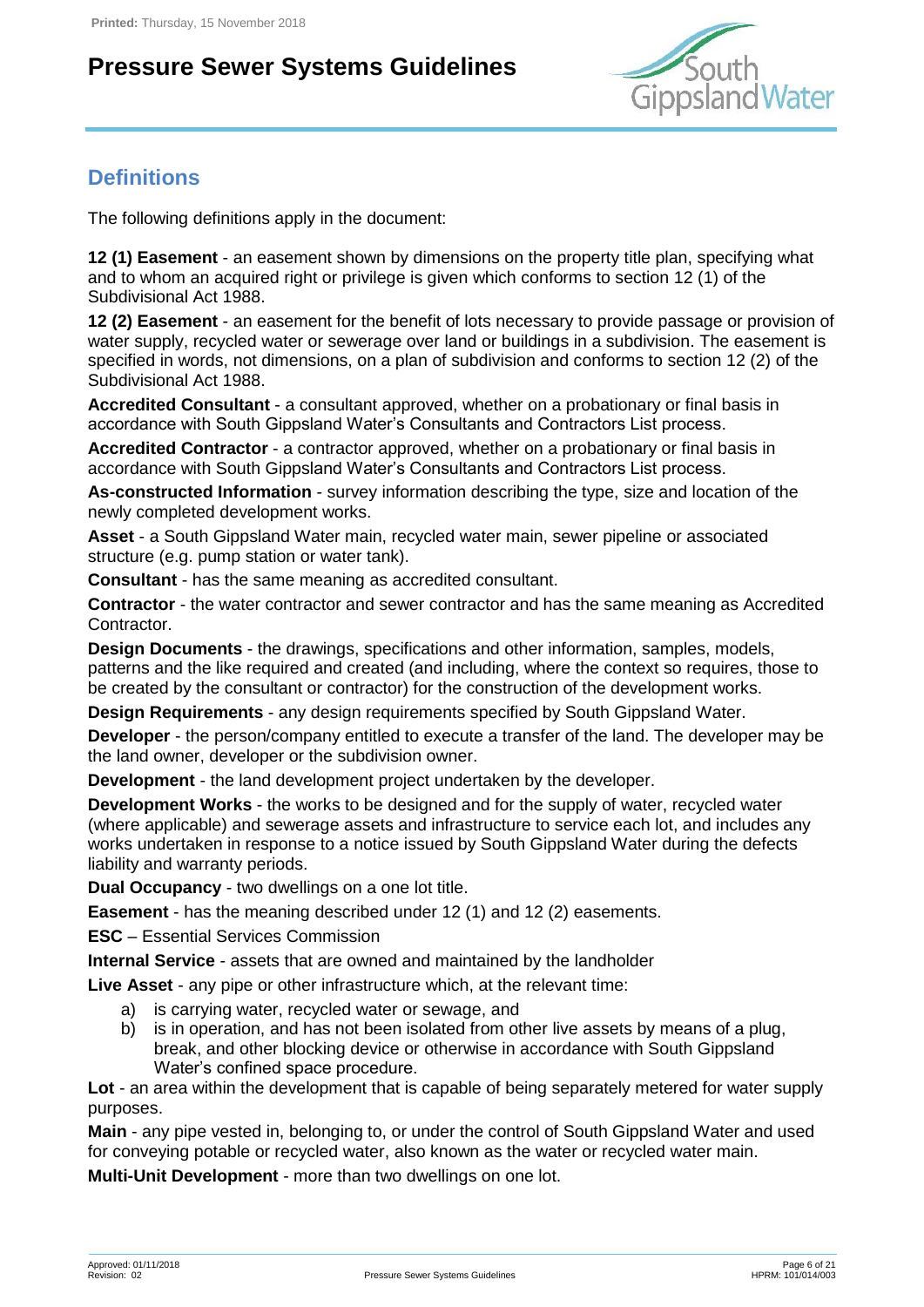

**New Customer Contributions (NCC)** - are a one-off, upfront charge that is levied when a new connection is made to SGW's water or sewerage network. NCC's are payable where a new property can be or is separately metered, or is separately titled.

**OH&S** - occupational health and safety.

**On Property Assets** - components of the pressure sewer system within the private allotment including collection tank, pump unit and control box, property discharge line, boundary valve kit, telemetry connection.

**Owners Corporation** - the entity that is created as part of a plan of subdivision in accordance with the Owners Corporations Act 2006. The Owners Corporation is responsible for the maintenance and administration of any common property and / or common services. For example, the Owners Corporation is responsible for any private water / recycled water or sewers within the plan of subdivision.

**Owner** - has the same meaning as developer.

**Pressure Sewer System (PSS)** - pressure sewer system infrastructure.

**Private Services** - has the same meaning as internal services.

**SGW** - South Gippsland Water Corporation.

**Tapping** - the connection of the internal water service to South Gippsland Water's water and/or recycled water main.

**WSAA** - Water Services Association of Australia.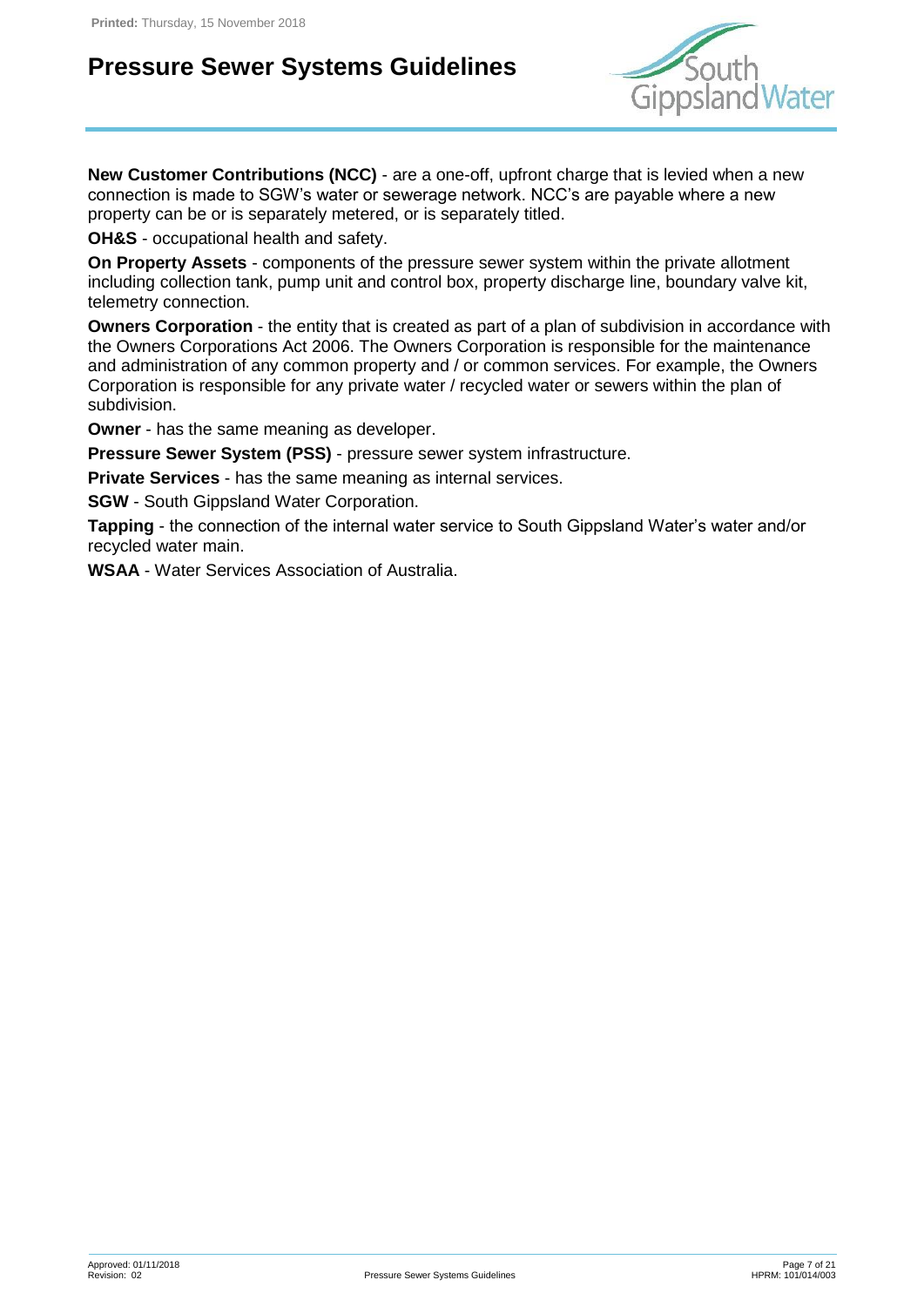

### <span id="page-7-0"></span>**1 Background**

These guidelines describe the requirements for the provision of pressure sewerage services to land developments within Alberton, Loch, Nyora and Poowong. However the use of pressure sewer infrastructure in other townships may be considered on a case by case basis. Land developers must arrange and pay for the design, project management, construction, survey and asset recording of the works in accordance with South Gippsland Water's technical requirements, specification and developer agreement.

All works must be designed and constructed in accordance with Occupational Health and Safety legislation, and the State Environment Protection Policy requirements.

#### <span id="page-7-1"></span>**1.1 Pressure Sewerage Schemes**

South Gippsland Water currently own and operate two dedicated pressure sewer collection schemes which service the following townships:

- Alberton;
- Loch:
- Poowong:
- Nyora.

Land developers seeking to subdivide and service land within the declared sewerage districts of these townships will need to plan, design and deliver sewerage collection infrastructure in accordance with this guideline document.

#### <span id="page-7-2"></span>**1.2 Gravity Sewerage Schemes**

All other townships with the exception of those listed in Section [1.1](#page-7-1) and Port Albert (serviced by a vacuum system), are serviced with traditional gravity schemes.

To enquire about connection of pressure sewer infrastructure within designated townships serviced by gravity infrastructure please contact South Gippsland Water's Land Development Team.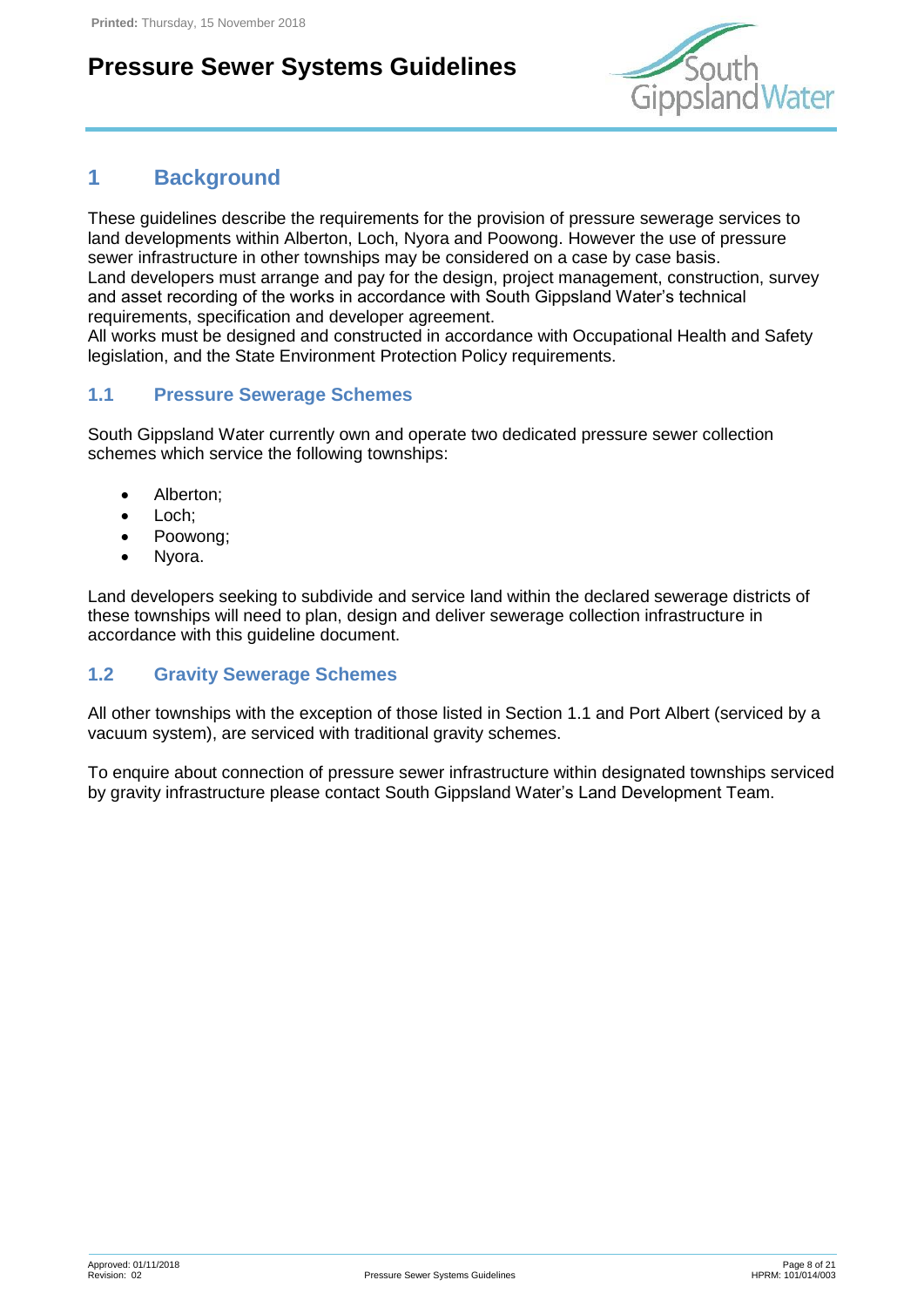

### <span id="page-8-0"></span>**2 Pressure Sewer Design Requirements**

Where the provision of pressure sewer servicing to a new land development is determined to be appropriate the following design criteria and requirements apply.

#### <span id="page-8-1"></span>**2.1 Design Standards**

All new or upgraded pressure sewer infrastructure will be designed by a South Gippsland Water accredited design consultant in accordance with the relevant pressure sewer standards listed below:

- WSA 01-2004 Polyethylene Pipeline Code;
- WSA 02--2014-3.1 Gravity Sewerage Code of Australia (MRW Agencies Edition Version 2);
- WSA 04-2005 Sewerage Pumping Code of Australia;
- MRWA WSAA Pressure Sewerage Supplement:
- WSA 07-2007 Pressure Sewer Pumping Code V1.1

#### <span id="page-8-2"></span>**2.2 Design Report**

Submission of an appropriate design report and/or drawings to South Gippsland Water for review and approval is required prior to any procurement or construction activity occurring. The design report will be a succinct report summarising key design elements, calculations and any other supporting information required. The design report allows South Gippsland Water to assess and sign off on key design elements, assumptions and supporting information and to ensure the proposed infrastructure meets South Gippsland Water requirements.

When developing the design for a new pressure sewer infrastructure there are some key items that need to be considered.

Design work will include but not be limited to the following:

- Site considerations:
	- o Main location in relation to other services and properties;
	- $\circ$  Accessibility of pressure sewer pump stations and control boxes for future maintenance;
	- o Site drainage including access road drainage;
	- o Likely dwelling locations;
	- o Possible surface water, groundwater/seawater intrusion;
	- o Siting of trade waste pre-treatment apparatus for commercial properties.
- Hydraulic design:
	- o Pressure main sizing;
	- o Number of connections;
	- o Connection type (residential, commercial or industrial);
	- o Rising main design (pressure rating);
	- o Emergency flow relief provisions and locations;
	- o Surge assessment and mitigation;
	- o Size of trade waste pre-treatment apparatus for commercial properties.
- Supporting drawings;
- Supporting calculations.

The design report, review and sign off ensures developers, designers, contractors and South Gippsland Water have a common understanding of the project and reduces the potential for errors during construction and handover which can be costly and time consuming for all stakeholders involved.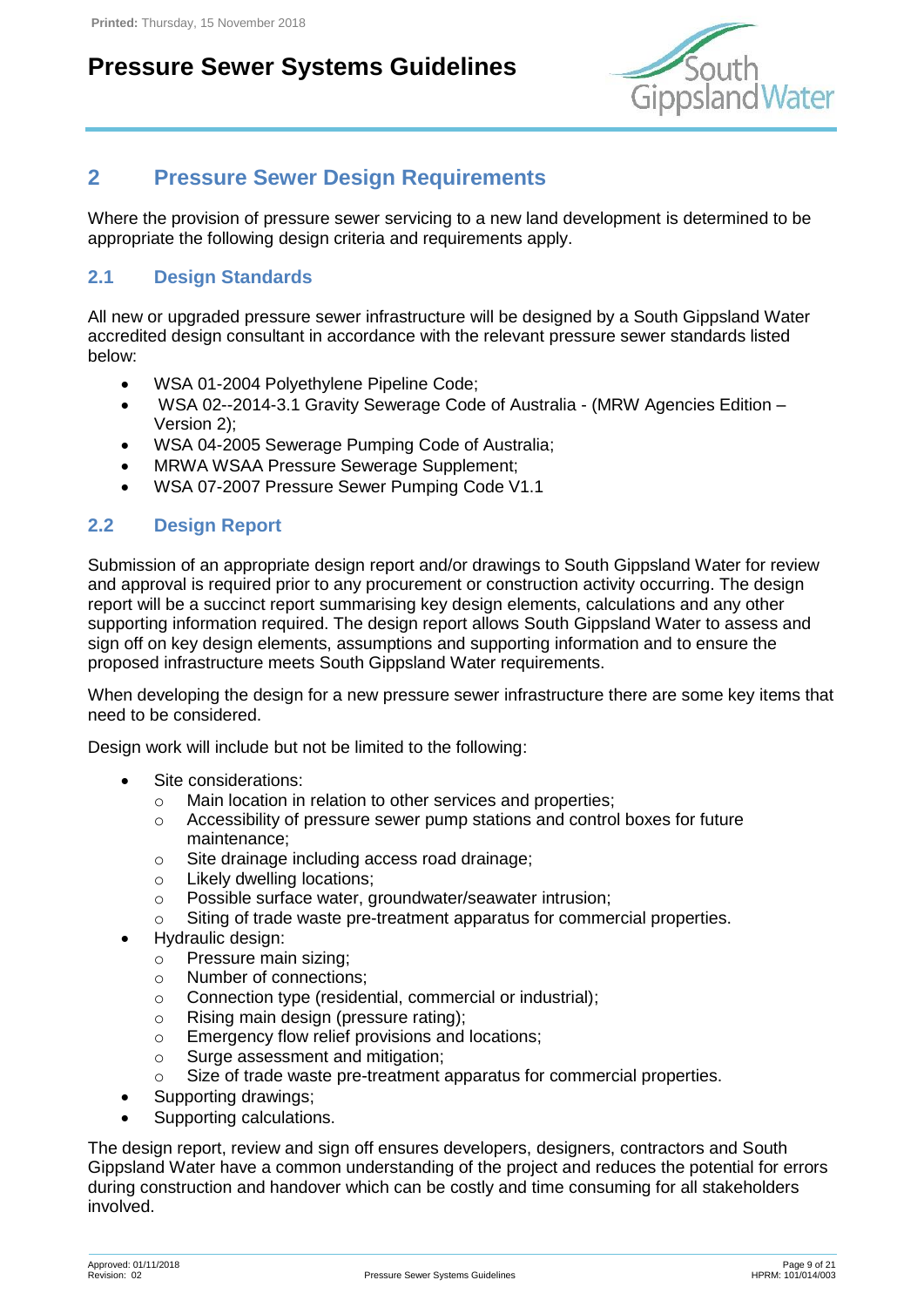

#### <span id="page-9-0"></span>**2.3 Accredited Design Consultants**

Pressure sewer infrastructure becomes long term assets for Water Corporations and therefore we require design in accordance with strict design and construction standards. As such, South Gippsland Water has a list of accredited design consultants that have demonstrated competency and experience to design pressure sewer infrastructure in accordance with this specification and WSAA standards WSA07-2007 1.1 and the MRWA Pressure Sewerage Supplement. Developers will need to engage one of these design consultants to undertake works that meet South Gippsland Water and WSAA requirements.

South Gippsland Water's list of accredited design consultants is contained on our website and can be found at:

<http://www.sgwater.com.au/wp-content/uploads/2014/03/SGW-Approved-Consultants-List.pdf>

#### <span id="page-9-1"></span>**2.4 Reticulation Network Design Requirements**

The reticulation network has the following components:

- Pressure reticulation mains sized in accordance with WSAA Standards to suit current and future flows typically comprising PN16 PE100 HDPE pipe to provide a completely sealed network;
- The pipe is to be installed with a cream coloured detectable marker tape (including tracer wire), in accordance with Clause 18.10 of WSA 07-2007-1.1. The tape must be laid immediately above the pipe embedment for open trench construction and taped to the pipe at two metre intervals for trenchless construction;
- Isolation valve, air valve and flushing point assemblies installed in appropriate locations to manage the operation and maintenance of the network;
- Marker posts must be installed at all valve and flushing point assemblies and at all changes of direction of the reticulation main;
- The sewer reticulation main cannot be constructed through private land. The only pipe allowed through private land is the property service line within the property being sewered;
- Unlike a gravity sewer reticulation system, developers will not be required to "cut in" sewer connection points. This will be carried out at a later date by SGW when an application to connect has been lodged at the stage that land is to be developed.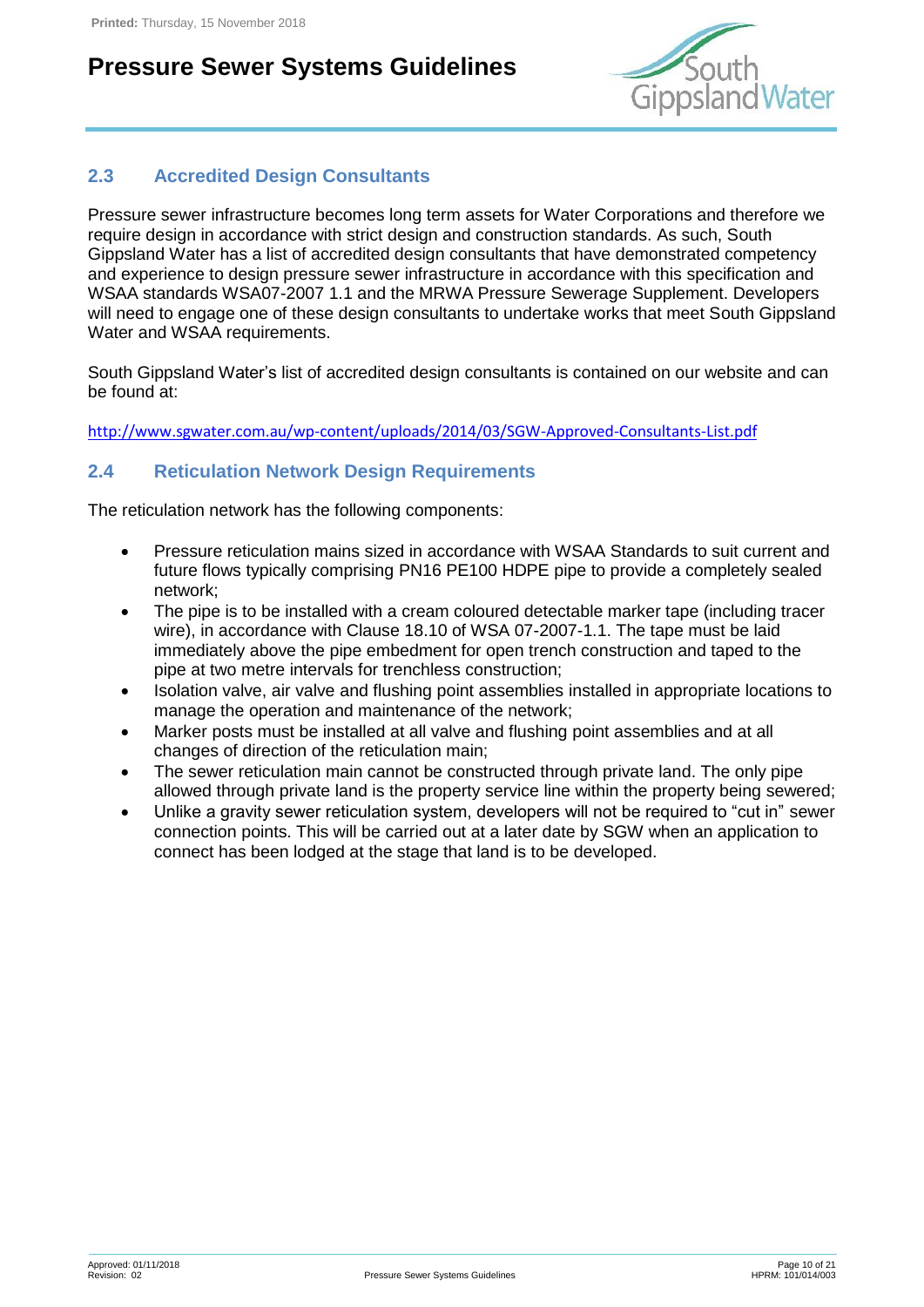

#### <span id="page-10-0"></span>**2.5 On Property Asset Design Requirements**

#### <span id="page-10-1"></span>**2.5.1 Pressure Pump System Overview**

An overview showing the key components connecting the property service drain through a South Gippsland Water approved pressure pump unit to the South Gippsland Water collection main is shown in [Figure 1](#page-10-3) below.



<span id="page-10-3"></span>**Figure 1: Typical Layout of a Property Pressure Pump System**

#### <span id="page-10-2"></span>**2.5.2 Property Service Drain**

A property service drain is the drain that connects the dwelling/building to upstream of the pump assembly collection tank.

The drain shall comply with AS3500 and the Victorian Plumbing Regulations 1996 and have a flexible connection to the upstream side of the pump assembly, in accordance with the pump supplier's recommendations, and will have an inspection shaft.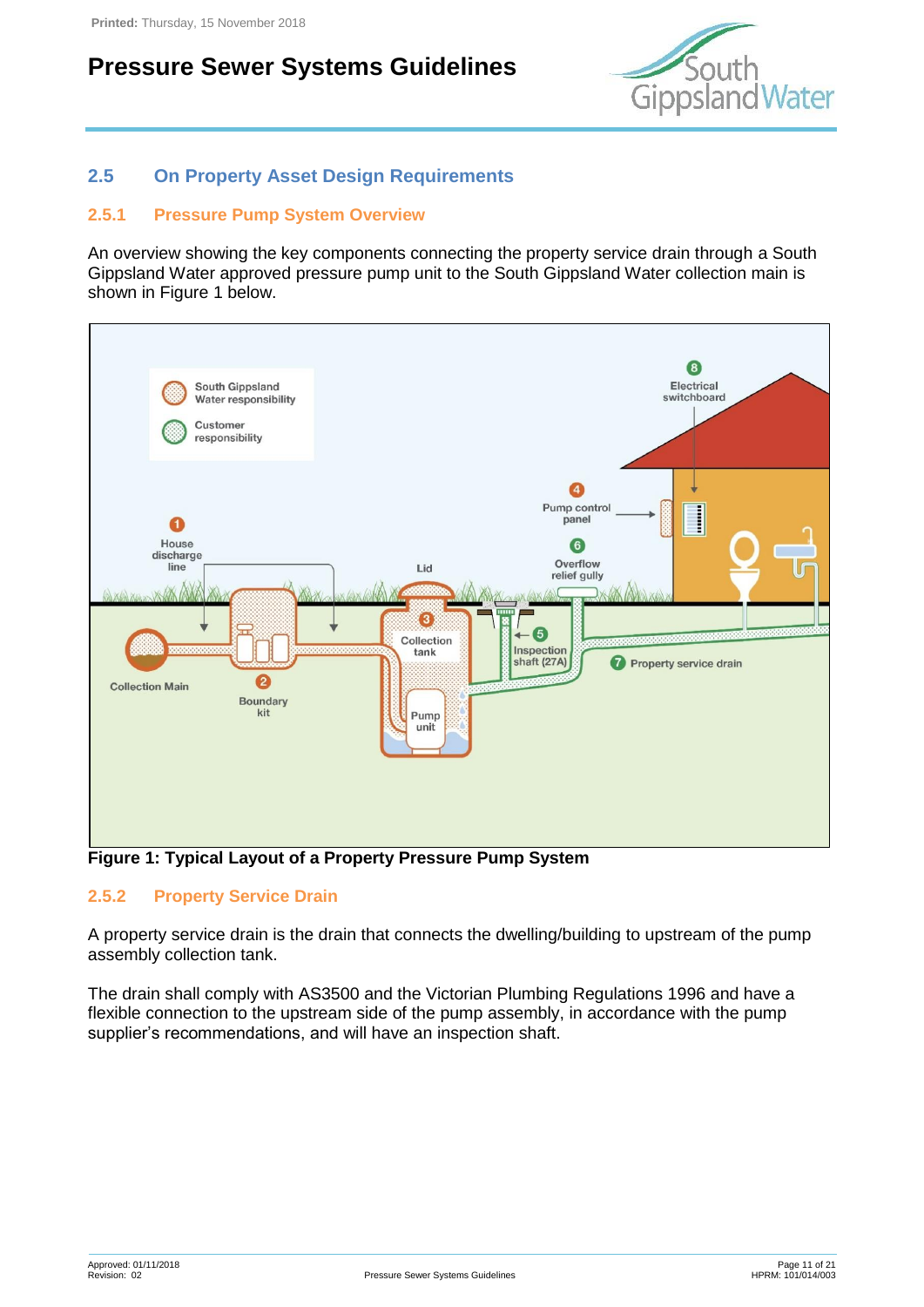

#### <span id="page-11-0"></span>**2.5.3 Collection Tank Assembly**

A collection tank and pump unit assembly, comprising one or more submersible pumps (depending on the requirements of the property) housed in a moulded polyethylene collection tank.

The pump(s) outlet will be fitted with a non-return valve, isolating valve and a quick coupling for disconnection. All components must be contained within the pump well.

The pump(s) will be fitted with appropriate disconnection and lifting facilities, so removal of the pump(s) is possible without the need for confined space entry.

The pump and system components available for use are defined in the South Gippsland Water Preferred Equipment Manufacturers List for Pressure Sewer.

In general, the pump assembly will comply with South Gippsland Water standards and will be:

- Fitted with an alarm system, which is activated by a high-level alarm switch which notifies South Gippsland Water through our remote Supervisory Control and Data Acquisition (SCADA) system for response;
- Wired from a separate Residual Current Device (RCD) circuit breaker on the property switchboard with all wiring complying with AS 3000;
- The pump control panel (Onebox) will be connected into South Gippsland Water telemetry system which enables communication with the South Gippsland Water SCADA system for alarms, monitoring and control of the on-property pumping station.

#### <span id="page-11-1"></span>**2.5.4 Pump Unit Sizing**

Designers, developers and customers connecting to a pressure sewer system need to ensure they select an appropriate sized unit to service the property. Sizing of a suitable pressure pumping system should be based on WSA 07-2007 and selection of final tank and pump assembly shall be suitable for dwelling type, occupancy rates and the use and type of wastewater generating appliances used.

Typically the following broad guidance will apply:

- For a standard residential property with a mean daily discharge of <700 litres, a single progressing cavity grinder-pump unit, which has operating parameters between 0.4 litres/sec @ 50 metre head and 0.8 litres/sec @ 10 metre head, housed in a 1,100-litre collection tank is considered appropriate;
- For a residential dwelling with high-water usage fixtures such as a spa bath, a 1,500-litre collection tank should be considered;
- For commercial/industrial and public/community facilities, the mean daily discharge must be assessed and the pump capacity, number of pumps and pit volume selected accordingly;
- If the daily discharge is significantly greater than 700 litres, a larger capacity pump, which has higher output operating parameters, is considered appropriate.

Developers and connectors need to be in discussion with South Gippsland Water during the design, construction and connections phase of the servicing of any new property to ensure that the selected pump station is fit for purpose.

Information on South Gippsland Water preferred pressure sewer pump station assemblies can be found at <http://www.aquatecenviro.com.au/products/simplex-pressure-sewer>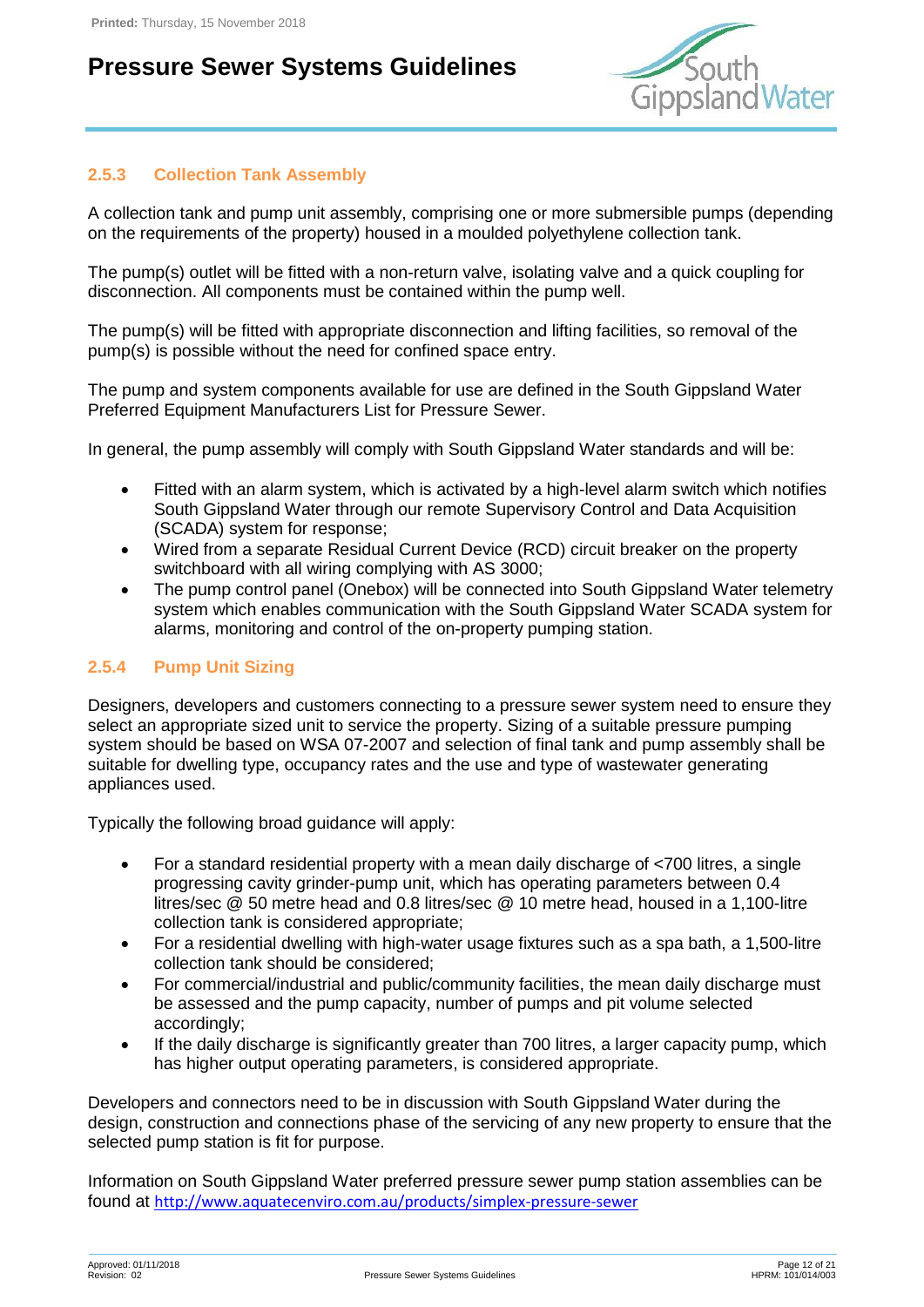

#### <span id="page-12-0"></span>**2.5.5 Supervisory Control and Data Acquisition (SCADA)**

South Gippsland Water utilise the OneBox Supervisory Control & Data Acquisition (Iota Portal). The control system allows real time monitoring, control and alarming of on-property pump stations and is operated by South East Water. The control boxes also assist in managing the flow of wastewater into the network.

New developments will need to install South Gippsland Water preferred pump station assemblies and control boxes which will allow connection of the new pump station to the South Gippsland Water SCADA system.



**Figure 2: South Gippsland Water One Box SCADA Software**

#### <span id="page-12-1"></span>**2.5.6 Location of Collection Tank**

Accessibility for South Gippsland Water maintenance personnel is an important consideration in selecting the location of the collection tank on the property. The owner is to determine their preferred position for the location of the collection tank and submit to South Gippsland Water for approval during the connections process.

Factors to be included in the positioning are:

- Whilst it will be site specific, South Gippsland Water prefers the collection tank to be located at the front of each property for:
	- o ease of future access for maintenance and repair;
	- o Accessibility, unless drainage direction prevents this location.
- The collection tank is to be positioned to be close to the sewer plumbing from the residence/serviced building;
- The collection tank is to be close to power supply meter box to allow simple connection;
- The collection tank is to be located close to a fence or structure;
- The collection tank is to be located so that it is not in the vicinity of vehicular traffic or landscaped areas.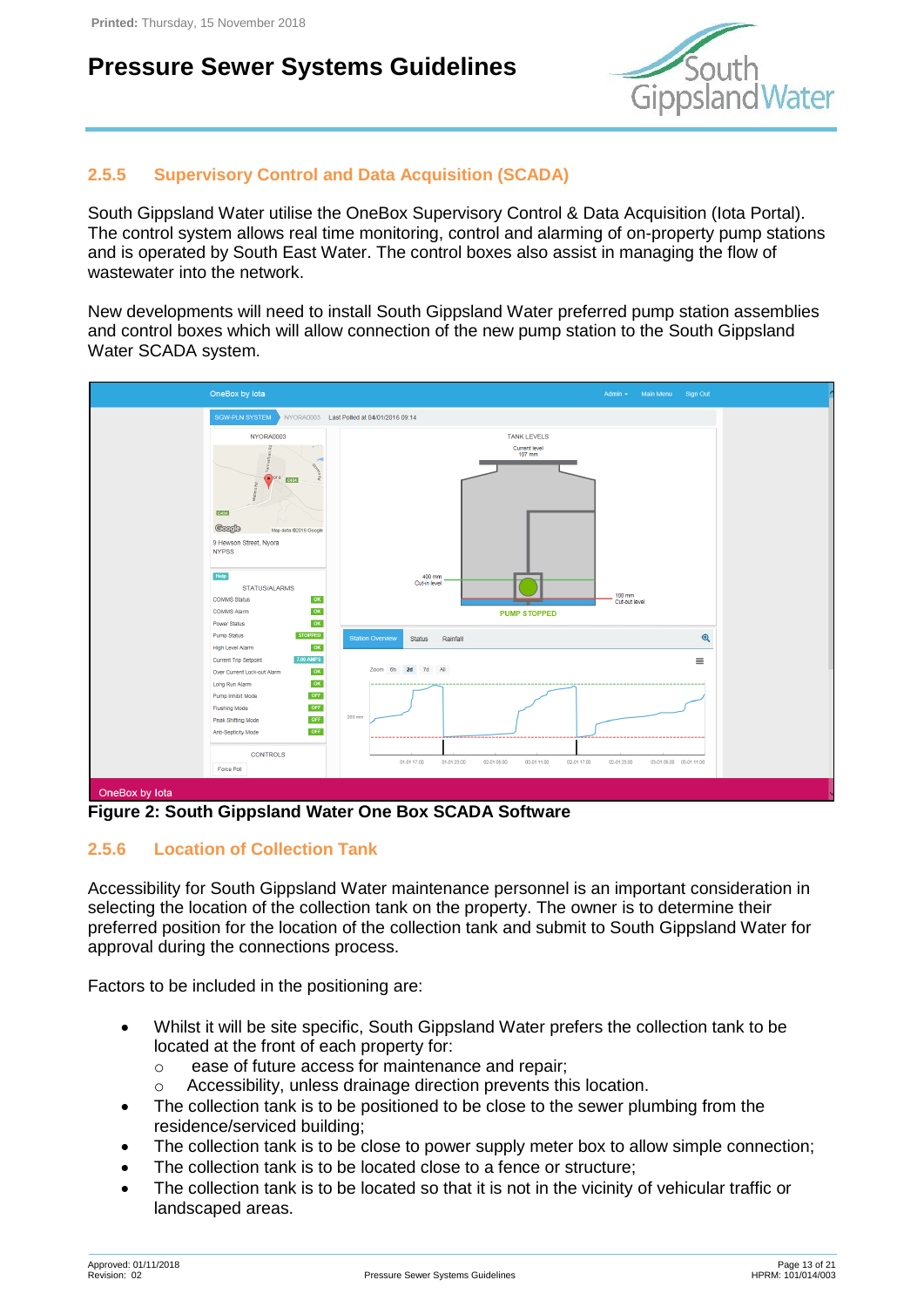

#### <span id="page-13-0"></span>**2.5.7 Boundary Kit**

A Boundary valve kit creates the interface or boundary between the on-property assets and the reticulation network. The boundary kit allows isolation of the on-property assets from the pressurised collection network to allow maintenance and other operational functions.

The assembly includes a DN40 stainless steel ball valve, a DN40 stainless steel check valve and a DN40 stainless steel flushing tee housed within a below-ground polypropylene pit in accordance with WSA Drawing PSS-1114-M.

#### <span id="page-13-1"></span>**2.5.8 On Property House Discharge LINE**

The house discharge line from the pump unit to the boundary kit connection assembly will be a DN40 PN16 PE 100 HDPE pipe, installed with a cream coloured detectable trace wire, in accordance with Clause 18.10 of WSA 07-2007-1.1.

No easements are required over this pipeline but the owner is to provide a clear, direct and perpendicular alignment for the discharge pipeline to connect to the pressure sewer collection main. Owners are also required to provide one metre clearance around the collection tank, house discharge line and boundary kit to ensure accessibility for South Gippsland Water operations and maintenance staff.

A standard allotment only entitles the property owner for the installation of 30 metres of on property house discharge line. Landowners who choose to construct their dwelling further back on an allotment shall be liable for the costs to supply and install additional house discharge line beyond the 30 metres in length.

#### <span id="page-13-2"></span>**2.6 Owners Corporation Connections**

Developers and design consultants seeking to connect multiple dwellings to a pressure sewer system under an Owners Corporation will need to liaise with the South Gippsland Water's Land Development Team on how to best service the development. Key steps and considerations will include:

- Submit a concept plan of the development including:
	- o Size, layout and configuration of dwellings;
	- o Location and access of shared assets.
- Calculate the number, size and occupancy rates to determine waste volumes of the development based on WSAA standards;
- Evaluate, size and select the most suitable wastewater pumping solution to suit the owners corporation development;
- Liaise with South Gippsland Water and obtain relevant advice and approvals to obtain the most appropriate servicing solution for the development.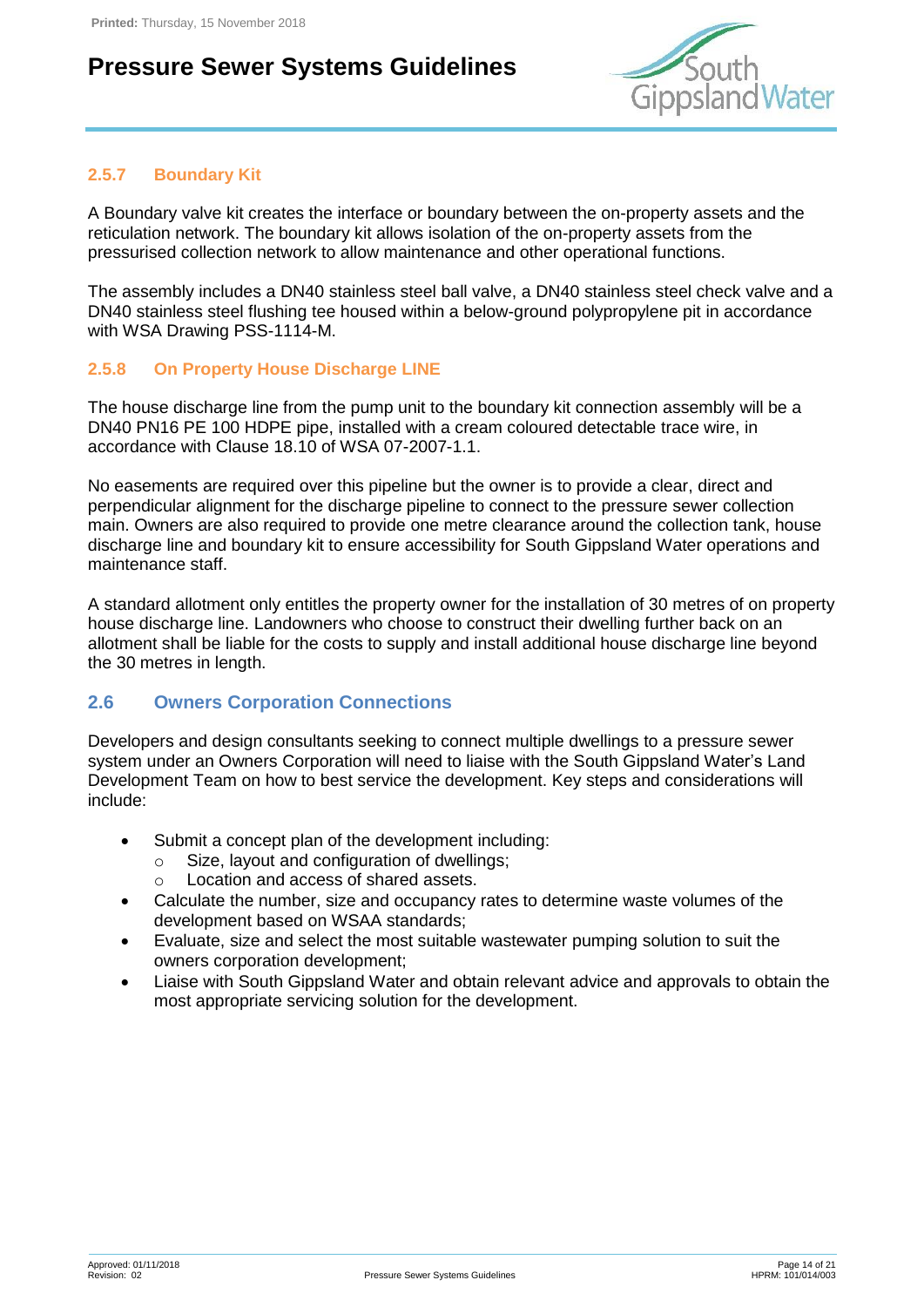

### <span id="page-14-0"></span>**3 Installation Of Reticulation Infrastructure**

#### <span id="page-14-1"></span>**3.1 New Developments**

For new developments the installation of all reticulation infrastructure, beyond the property boundary, shall be arranged by the developer, under the terms of the Corporation's Developer Construct Agreement.

Under the terms of the agreement, the developer shall engage an accredited consultant to prepare a feasibility report for the project and undertake the design, documentation and project management of the installation of the works by an accredited contractor.

The South Gippsland Water Land Development Manual sets out the procedural and administrative requirements for undertaking new developments within South Gippsland Water service regions.

All costs associated with the installation of this PSS infrastructure, will be the responsibility of the developer.

The developer is responsible for the payment of a one off contribution at the current day cost of an Aquatec (simplex) pressure sewer infrastructure per newly created lot towards the future installation of the on property infrastructure.

#### <span id="page-14-2"></span>**3.2 New Customer Contributions**

In addition to the reticulation installation costs, the developer is required to pay the new customer contribution (NCC) charges, applicable at the time, in respect of all newly created allotments.

South Gippsland Water's New Customer Contribution list of charges can be found on its website:

<http://wwwthhyjtuyjysgwater.com.au/residential/tariffs-pricing/>

#### <span id="page-14-3"></span>**3.3 Future Installation of Pressure Sewer Units**

For SGW to consider lots in a proposed subdivision to "be serviced for sewerage" and consent to compliance being issued a charge must be collected from the developer which recovers the costs of installing the pressure sewer pumping units at some time in the future.

These contributions will be held by SGW until the customers are ready to connect – at which time South Gippsland Water and an accredited contractor will complete the on-property installation of the pressure sewer infrastructure.

The value of the development charge will be dependent upon the then current cost of installation of the on-property assets and the number of properties within the development to be serviced by the PSS.

An allowance of 10% is to be included to cover SGW overheads for internal administration costs to administer the installation process and minor fluctuations associated with procurement of the pumps.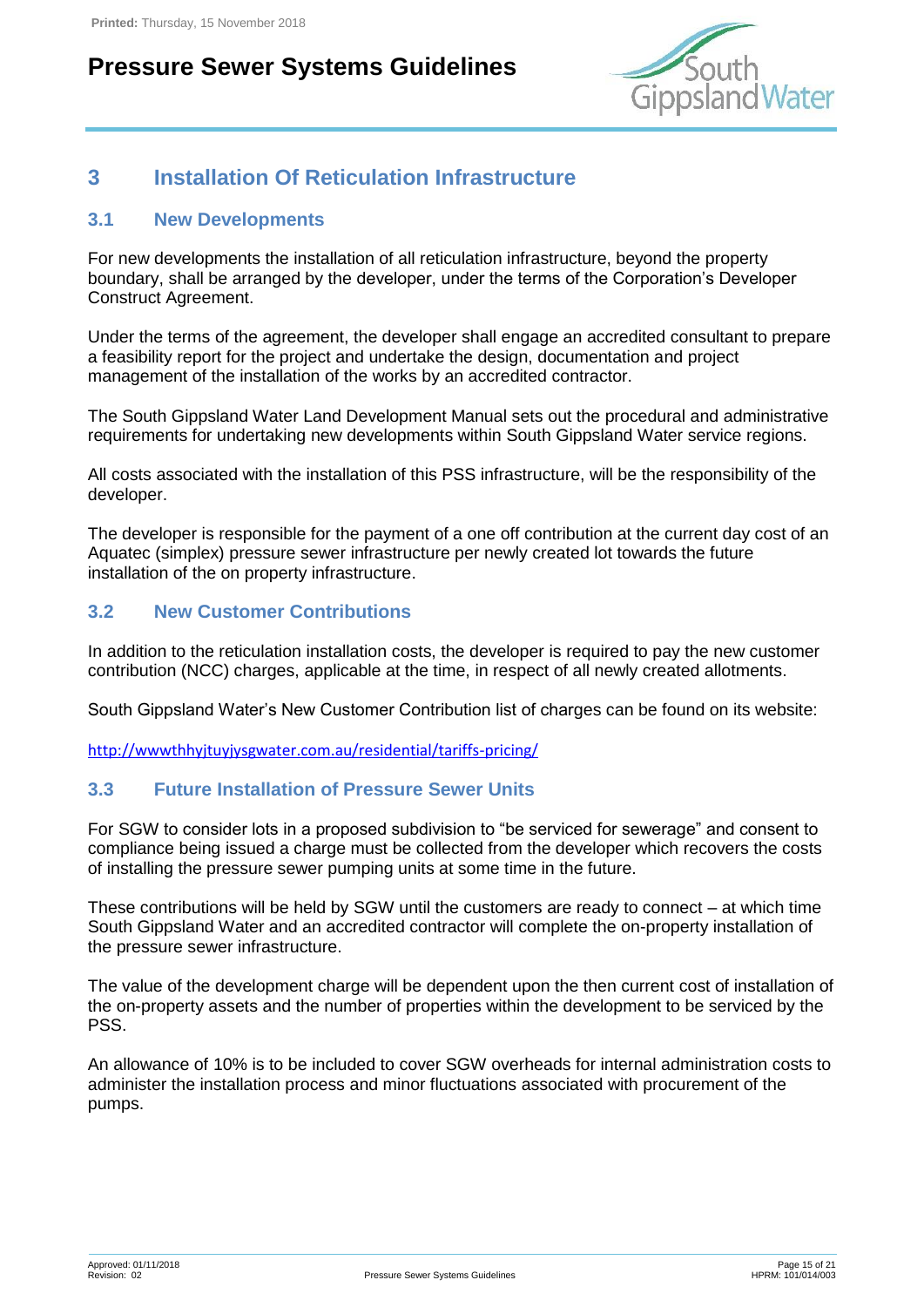

#### <span id="page-15-0"></span>**3.4 Intervening Properties**

Where reticulation infrastructure, installed by the developer, fronts properties outside the development that could benefit from the works, the owners of those properties will not be under an obligation to contribute to the cost of the works but shall be entitled to connect to the works (at their cost) in due course.

The developer is encouraged however to negotiate with intervening landowners to seek their cooperation in contributing to the cost of the works.

#### <span id="page-15-1"></span>**3.5 Existing Developed Properties**

If a PSS is to be implemented to service a single or group of existing developed properties, the reticulation infrastructure installation arrangements shall be the same as those for a new development under a Developer Construct Agreement between the Corporation and the property owner(s).

The complete cost of installation of the works will be the responsibility of the individual property owner, in the case of a single property, or by the group of property owners, by mutual agreement, in the case of a group of properties.

A New Customer Contribution charge will be applicable to each property to be serviced by the PSS, but payment of the charge, by each individual property owner, will be deferred until each property connects to the system.

For any intervening properties likely to benefit from the works, the same arrangements as for new developments apply and they are not required to contribute to the costs of the rising main.

The instigator of new development works is encouraged to negotiate with intervening landowners to seek their cooperation in contributing to the cost of the works.

#### <span id="page-15-2"></span>**3.6 Odour Control**

All feasibility reports submitted are to address the generation of odour from the PSS and provide approved engineering solutions, at the developer's expense, to mitigate any odours. This may also include a contribution to the ongoing maintenance of these systems.

To assist with odour control, the preferred discharge point for a pressure sewer main is to be directly into the wet well of an existing sewage pump station.

#### <span id="page-15-3"></span>**3.7 Alignment of Pressure Sewer Mains**

Pressure sewer mains are to be located in road reserves or public land only – the sewer reticulation main cannot be constructed through private land. The only pipe allowed through private land is the property service line within the property being "sewered".

Where pressure sewer mains are to be constructed through public land, permission is to be obtained from the relevant body and easements are to be created over the infrastructure.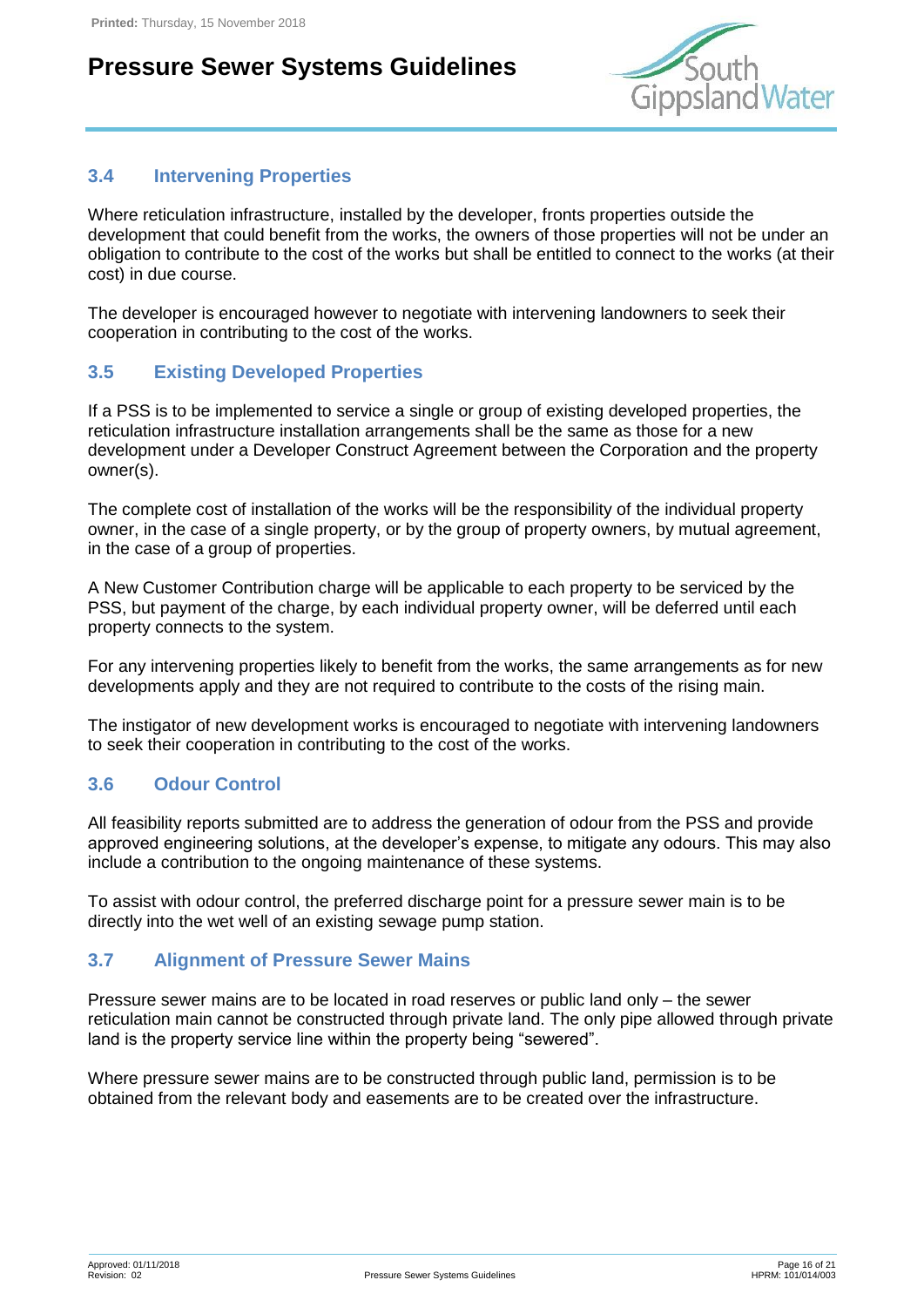

### <span id="page-16-0"></span>**4 Installation Of On-Property Assets**

The installation of all on-property assets shall be co-ordinated between the property owner and South Gippsland Water.

#### <span id="page-16-1"></span>**4.1 Connection Requirements**

To enable connection of newly developed properties with sewerage services, the following actions are required:

- The developer has installed the pressure sewer collection pipeline that fronts the property and it is connected to the South Gippsland Water sewer reticulation system;
- The developer has paid both the New Customer Contribution and any site specific connection costs associated with the installation of the pressure sewer unit on the property by South Gippsland Water and the owner;
- The property owner will be required to arrange with their plumber to connect the household plumbing fittings to the SGW asset (tank) at owner's cost;
- The property is regarded as a serviced property by South Gippsland Water and as such the property will attract an access fee (tariff) for sewer services;
- South Gippsland Water's Information Statement provided for the sale of the property to a prospective owner will have indicated that the property is to be serviced by a pressure sewer system when connected to the sewer in the future;
- The status of the property connection should be identified on the Corporation's GIS systems as being a vacant lot, pressure sewer terms and conditions applying, with the status of charges previously paid for New Customer Contribution and development charges;
- For commercial properties producing trade waste, appropriate pre-treatment must be in place, and the occupier must have a current trade waste agreement with South Gippsland Water.

#### <span id="page-16-2"></span>**4.2 Connection Sequence**

To arrange for the installation of the pressure sewer system and connection to the Corporation's sewer reticulation system the following is required:

- 1) The property owner is to apply to South Gippsland Water for connection to sewer with a pressure sewer system pursuant to Section 145 of the Water Act 1989;
- 2) For commercial properties producing trade waste, the owner or occupier is to apply to South Gippsland Water for a trade waste agreement to discharge trade waste from the premises;
- 3) South Gippsland Water and the property owner shall co-ordinate the installation of the pressure unit and boundary kit to the Corporation's standard by a South Gippsland Water accredited contractor (including a licensed plumber and a qualified electrician) that has current installation accreditation and technical competencies;
- 4) The property owner and private plumber shall submit to South Gippsland Water a preliminary design plan and approved building plan showing the proposed location of the dwelling (serviced structure), pump unit, trade waste pre-treatment if required, control panel and discharge pipeline;
- 5) South Gippsland Water shall review, comment/modify (if required) and approve the design plan once detail meets The Corporation's operations and maintenance requirements;
- 6) The owner's plumber shall:
	- Apply and pay the fees for a Plumbing Industry Commission (PIC) consent number for the installation of the property service drains for the property;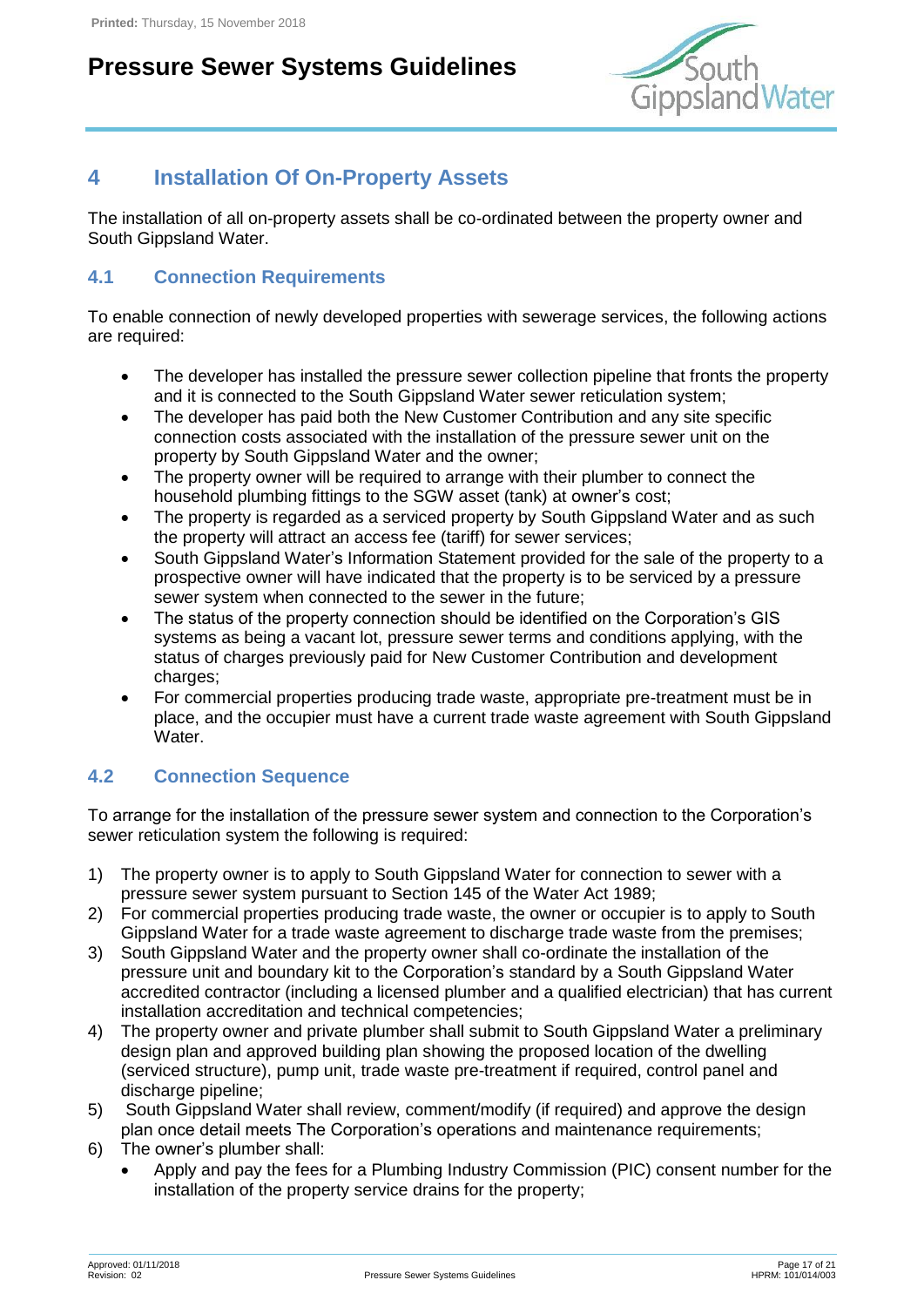

- Complete the on-property service drain, trade waste pre-treatment if required and plumbing work as approved on the design sketch;
- At the completion of the works, supply "as-constructed" information to South Gippsland Water in accordance with the Building Act 1993, Clause 22170.
- 7) South Gippsland Water and accredited contractor shall complete the on-property installation of the pressure sewer infrastructure;
- 8) South Gippsland Water shall record all as-constructed information regarding connection to update records for future maintenance and shall commission the pump unit.

*Note: The isolation valve in the boundary kit is not to be opened until this process is finalised.*

#### <span id="page-17-0"></span>**4.3 Existing Developed Properties**

For existing developed properties, the property owner will be responsible for the installation of the property service drain between the dwelling and the collection tank, which is to be installed by a licensed plumber in accordance with AS3500 and the Corporation's requirements. Requirements include the submission of a drainage plan detailing all the property service drains, the location of the PSS and the house discharge line to the property boundary as set out in Clause 4.2 above.

#### <span id="page-17-1"></span>**4.4 Build Over Easement/Asset**

If any proposed structure or earthworks will encroach over an easement set aside for the purposes of sewerage or within 1 metre of any South Gippsland Water sewerage asset, an application for approval to build over must be lodged with the Corporation in accordance with Clause 148 of the Water Act 1989.

See further information contained on the website:

<http://www.sgwater.com.au/development/land-development/>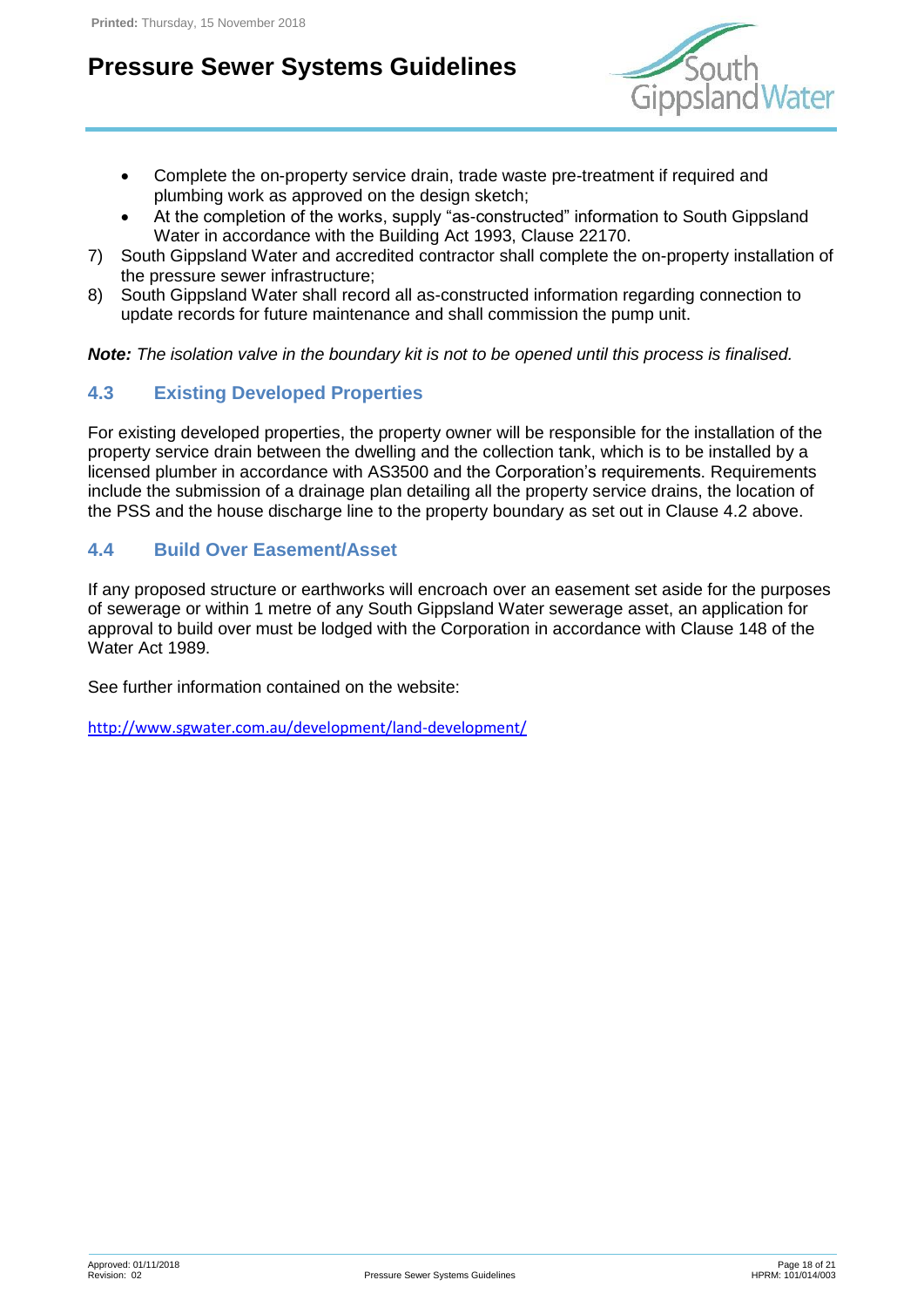

### <span id="page-18-0"></span>**5 Ownership Of Pressure Sewer Infrastructure**

#### <span id="page-18-1"></span>**5.1 Corporation**

The Corporation will assume ownership of the entire system infrastructure downstream of and including the collection tank, pump unit and associated electrics as shown in [Figure 3](#page-18-3) below.

#### <span id="page-18-2"></span>**5.2 Property Owner**

Ownership of the gravity property service drain between the dwelling and the collection tank/pump unit will rest with the property owner.



<span id="page-18-3"></span>**Figure 3: Pressure Sewer Infrastructure Ownership Diagram**

| <b>South Gippsland Water</b>                                                                                                                                                                                                                                            | <b>Property Owner</b>                                                                                                                                                                                                                                                                               |
|-------------------------------------------------------------------------------------------------------------------------------------------------------------------------------------------------------------------------------------------------------------------------|-----------------------------------------------------------------------------------------------------------------------------------------------------------------------------------------------------------------------------------------------------------------------------------------------------|
| South Gippsland Water is responsible for the ownership,<br>maintenance and renewal of the following pressure sewer<br>infrastructure:<br>House discharge line;<br>Boundary Kit;<br>Collection tank (including pump and ancillaries);<br>3.<br>Pump Control Panel.<br>4. | The property owner is responsible for;<br>Inspection Shaft (27A);<br>5.<br>6. Overflow Relief Gully;<br>Property service drain;<br>Electrical Switchboard;<br>8.<br>The property owner is responsible for power supply costs to<br>operate the pressure sewer collection system on the<br>property. |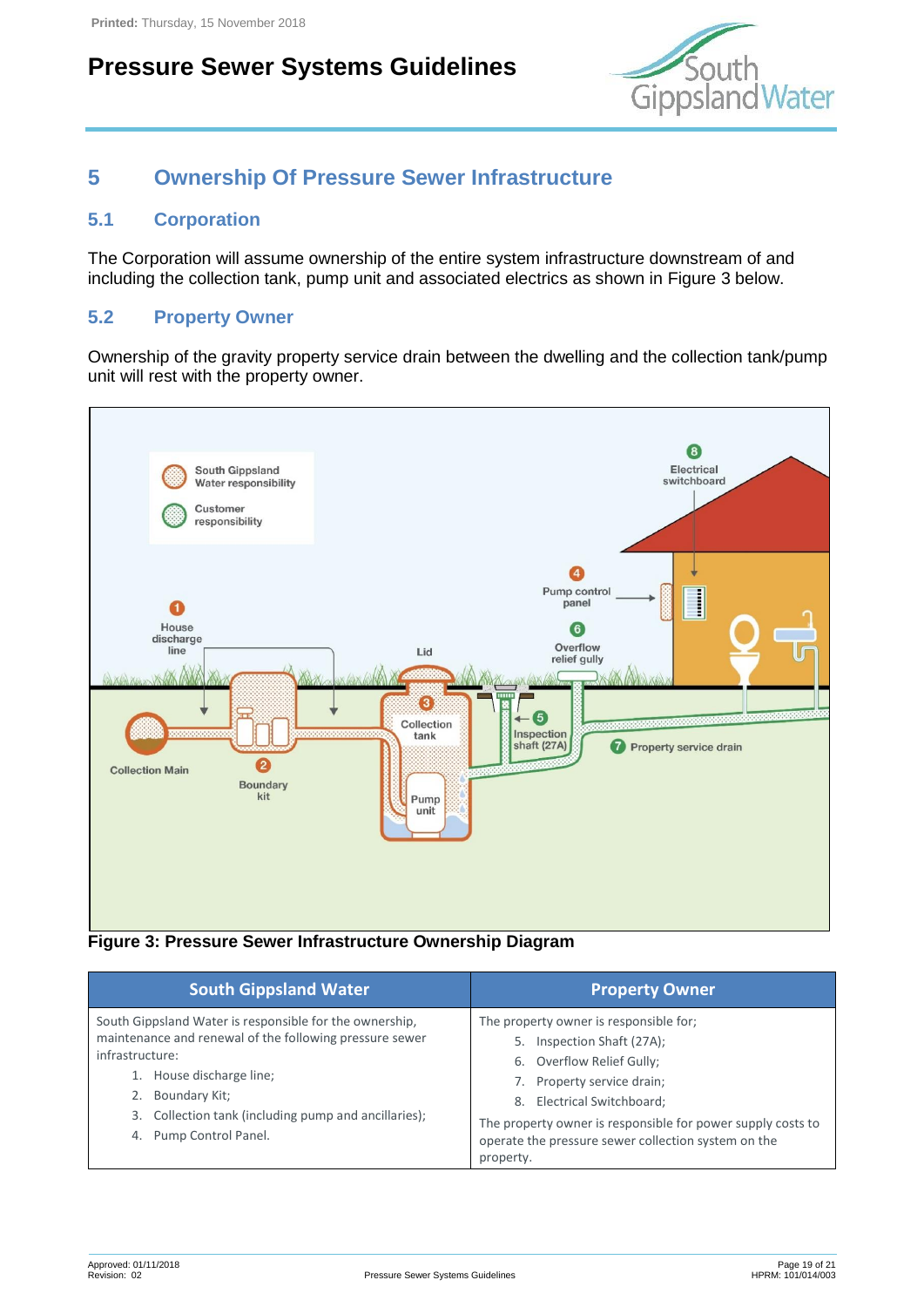

### <span id="page-19-0"></span>**6 Operations And Maintenance Requirements**

#### <span id="page-19-1"></span>**6.1 General Operations and Maintenance**

General operation and maintenance costs associated with the PSS will be borne by the Corporation.

As stated in South Gippsland Water's terms and conditions within "Your Pressure Sewer System – A Homeowner's Guide" the property owner is responsible for the cost of supplying power and maintenance of the property's electrical system sufficient to operate the pump.

The Corporation will levy sewerage service fees on PSS customers in the same manner as customers connected to a gravity sewer system.

#### <span id="page-19-2"></span>**6.2 Damage to On Property Assets**

The property owner will reimburse the Corporation for the full cost incurred by it in repairing damage to PSS assets installed on the property, caused by the property owner or people other than the Corporation or its agents acting on its behalf.

#### <span id="page-19-3"></span>**6.3 Accessibility of on Property Assets**

South Gippsland Water from time to time will need to access on-property assets for operations and maintenance functions. Property owners are to avoid any structures and objects from impeding South Gippsland Water access to the infrastructure. South Gippsland Water may seek reimbursement of costs where customers have without authorisation impeded South Gippsland Water access causing unnecessary time and costs to access the PSS infrastructure.

#### <span id="page-19-4"></span>**7 Sharing Of On-Property Assets**

All residential and commercial properties shall have separate on-property assets upstream of the property boundary kit. The Corporation will not allow the sharing of on- property assets for residential and commercial properties.

The Corporation however, will consider the sharing of pump units for unit or owner's corporation type developments. The ownership, loadings, subdivision easements, reserves, etc., need to be included in the feasibility report provided for the proposal.